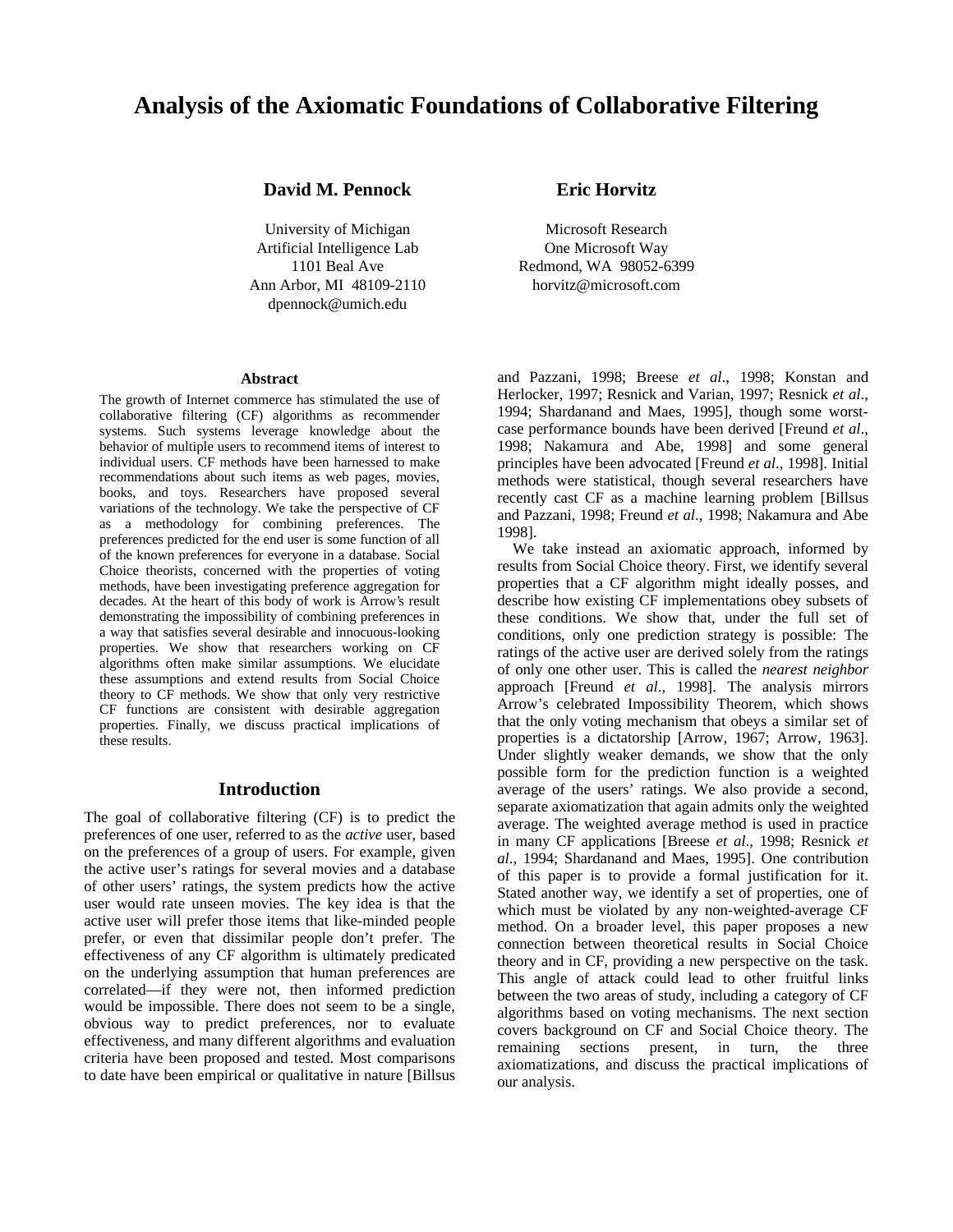#### **Background**

In this section, we briefly survey previous research in collaborative filtering, describe our formal CF framework, and present relevant background material on utility theory and Social Choice theory.

#### **Collaborative Filtering Approaches**

A variety of collaborative filters or recommender systems have been designed and deployed. The Tapestry system relied on each user to identify like-minded users manually [Goldberg *et al*., 1992]. GroupLens [Resnick *et al*., 1994] and Ringo [Shardanand and Maes, 1995], developed independently, were the first CF algorithms to automate prediction. Both are examples of a more general class we call *similarity-based* approaches. We define this class loosely as including those methods that first compute a matrix of pairwise similarity measures between users (or between titles). A variety of similarity metrics are possible. Resnick *et al*. [1994] employ the Pearson correlation coefficient for this purpose. Shardanand and Maes [1995] test a few measures, including correlation and mean squared difference. Breese *et al*. [1998] propose a metric called vector similarity, based on the vector cosine measure. All of the similaritybased algorithms cited predict the active user's rating as a weighted sum of the others users' ratings, where weights are similarity scores. Yet there is no *a priori* reason why the weighted average should be the aggregation function of choice. Below, we provide two possible axiomatic justifications.

Breese *et al*. [1998] identify a second general class of CF algorithms called *model-based* algorithms. In this approach, an underlying model of user preferences (for example, a Bayesian network model) is first constructed, from which predictions are inferred.

CF technology is in current use in several Internet commerce applications. For example, firefly (http://www.firefly.com), originally a recommender much like GroupLens and Ringo, offers more general personalized services based on individual and community preferences. Alexa (http://www.alexa.com) is a web browser plug-in that recommends related links based in part on other people's web surfing habits.

#### **Formal Description of Task**

A CF algorithm recommends items or *titles* to the active user based on the ratings of *n* others. Denote the set of all titles as *T* and the rating of user *i* for title *j* as  $r_i(j)$ . The function  $r_i: T \to \mathfrak{R} \cup \{\perp\}$  maps titles to real numbers or to ⊥, the symbol for "no rating." Denote the vector of all of user *i*'s ratings for all titles as  $r_i(T)$ , and the vector of all of the active user's ratings as  $r_a(T)$ . Define  $NR \subset T$  to be the subset of titles that the active user has not rated, and thus for which we would like to provide predictions. That is, title *j* is in the set *NR* if and only if  $r_a(j) = \perp$ . Then the

subset of titles that the active user *has* rated is *T*-*NR*. Define the vector  $r_i(S)$  to be all of user *i*'s ratings for any subset of titles  $S \subseteq T$ , and  $r_s(S)$  analogously. Finally, denote the matrix of all users' ratings for all titles simply as *r*.

In general terms, a collaborative filter is a function *f* that takes as input all ratings for all users, and outputs the predicted ratings for the active user:

$$
r_a(NR) = f(r_1(T), r_2(T), \dots, r_n(T)) = f(r) , \qquad (1)
$$

where the  $r_i(T)$ 's include the ratings of the active user.

#### **Utility Theory and Social Choice Theory**

Social choice theorists are also interested in functions similar to (1), though they are concerned with combining preferences or utilities instead of ratings. Preferences refer to ordinal rankings of outcomes. For example, Alice's preferences might hold that sunny days (*sd*) are better than cloudy days (*cd*), and cloudy days are better than rainy days (*rd*). Utilities, on the other hand, are numeric expressions. Alice's utilities *u* for the outcomes *sd*, *cd*, and *rd* might be  $u(sd) = 10$ ,  $u(cd) = 4$ , and  $u(rd) = 2$ , respectively. If Alice's utilities are such that  $u(sd) > u(cd)$ , then Alice prefers *sd* to *cd*. Axiomatizations by Savage [1954] and von Neumann and Morgenstern [1953] provide persuasive postulates which imply the existence of utilities, and show that maximizing expected utility is the optimal way to make choices. If two utility functions *u* and *u*′ are positive linear transformations of one another, then they are considered equivalent, since maximizing expected utility would lead to the same choice in both cases.

Now consider the problem of combining many peoples' preferences into a single expression of societal preference. Arrow proved the startling result that this aggregation task is simply impossible, if the combined preferences are to satisfy a few compelling and rather innocuous-looking properties [Arrow, 1967; Arrow, 1963].<sup>1</sup> This influential result forms the core of a vast literature in Social Choice theory. Sen [1986] provides an excellent survey of this body of work. Researchers have since extended Arrow's theorem to the case of combining utilities. In general, economists argue that the absolute magnitude of utilities are not comparable between individuals, since utilities are invariant under positive affine transformations. In this context, Arrow's theorem on preference aggregation applies to the case of combining utilities as well [Fishburn, 1987; Sen, 1986].

 $\frac{1}{1}$  $\alpha$ <sup>1</sup> Arrow won the Nobel Prize in part for this result, which is ranked at http://www.northnet.org/clemens/ decor/mathhist.htm as one of seven milestones in mathematical history this century.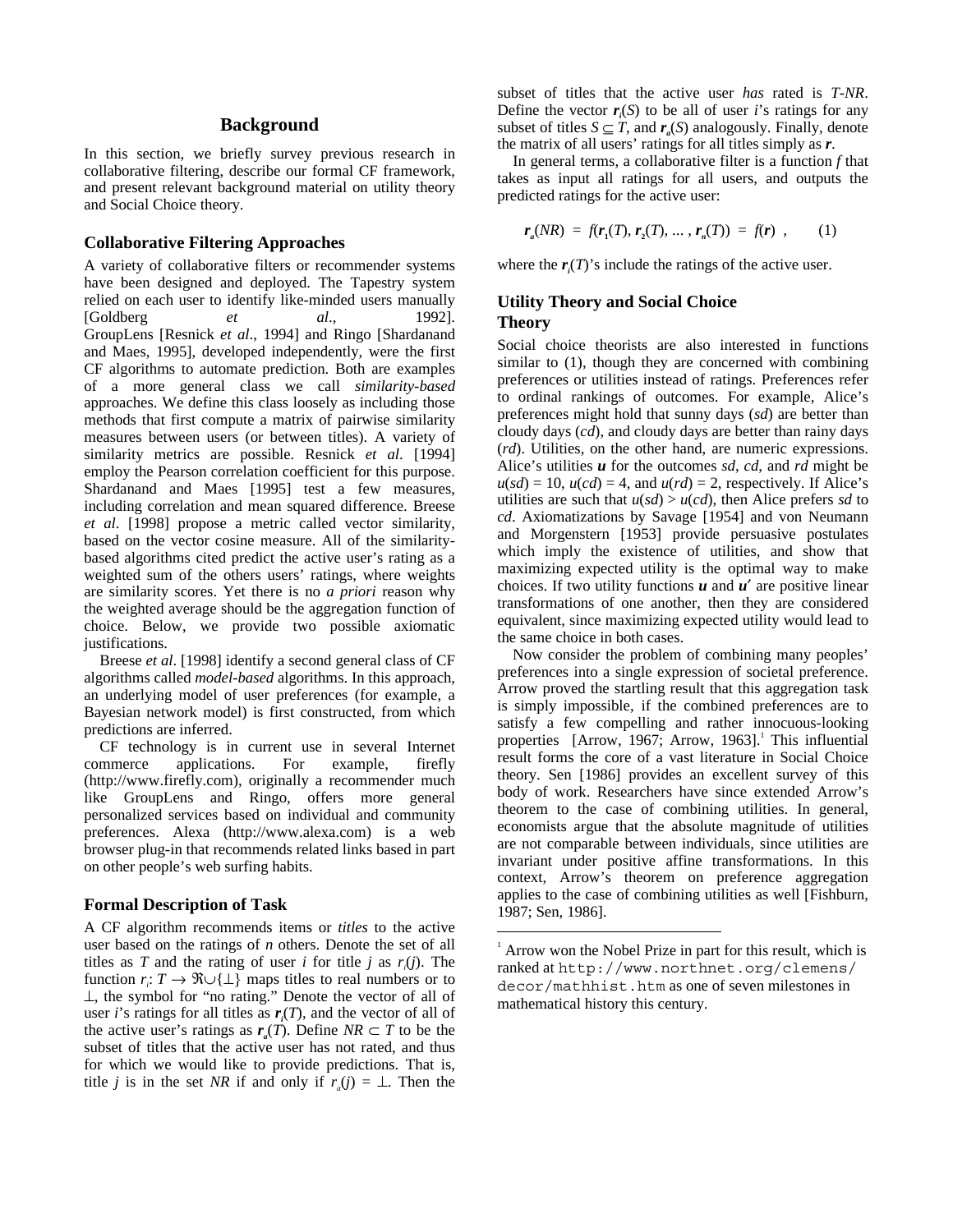## **Nearest Neighbor Collaborative Filtering**

We now describe four conditions on a CF function, argue why they are desirable, and discuss how existing CF implementations adhere to different subsets of them. We then show that the only CF function that satisfies all four properties is the nearest neighbor strategy, in which recommendations to the active user are simply the preferred titles of one single other user.

**Property 1 (UNIV)** *Universal domain and minimal functionality*. The function  $f(r)$  is defined over all possible inputs *r*. Moreover, if  $r_i(j) \neq \perp$  for all  $i \neq a$  and for all *j* ∈ *NR*, then  $r_a(i) \neq \perp$  for all  $j \in NR$ .

UNIV simply states that *f* must always returns some output and, when all users rate all titles in *NR*, *f* must return ratings. To our knowledge, all existing CF functions adhere to this property.

**Property 2 (UNAM)** *Unanimity*. For all  $j, k \in NR$ , if  $r_i(j) > r_i(k)$  for all  $i \neq a$ , then  $r_a(j) > r_a(k)$ .

UNAM is often called the weak Pareto property in the Social Choice and Economics literatures. Under this condition, if all users rate  $j$  strictly higher than  $k$ , then we predict that the active user will prefer *j* over *k*.

This property seems natural: If everyone agrees that title *j* is better than *k*, including those most similar to the active user, then it hard to justify a reversed prediction. Nevertheless, correlation methods can violate UNAM if, for example, the active user is negatively correlated with all other users. Other similarity-based techniques that use only positive weights, including vector similarity and mean squared difference, do satisfy this property.

**Property 3 (IIA)** *Independence of Irrelevant Alternatives*. Consider two input ratings matrices, *r* and *r*′, such that  $r(T-NR) = r'(T-NR)$ . Furthermore, suppose that  $r(j) = r'(j)$ and  $r(k) = r'(k)$  for some *j*, $k \in NR$ . That is, *r* and *r'* are identical on all ratings of titles that the active user has seen, and on two of the titles, *j* and *k*, that the active user has not seen. Then  $r_a(j) > r_a(k)$  if and only if  $r'_a(j) > r'_a(k)$ .

The intuition for IIA is as follows. The ratings *r*(*T*-*NR*) for those titles that the active user has seen tell us how similar the active user is to each of the other users, and we assume that the ratings  $r(NR)$  do not bear upon this similarity measure. This is the assumption made by most similaritybased CF algorithms. Once a similarity score is calculated, it makes sense that the predicted relative ranking between two titles *j* and *k* should only depend on the ratings for *j* and *k*. For example, if the active user has not rated the movie "Waterworld," then everyone else's opinion of it should have no bearing on whether the active user prefers "Ishtar" to "The Apartment," or vice versa.

IIA lends stability to the system. To see this, suppose that  $NR = \{j, k, l\}$ , and *f* predicts the active user's ratings such that  $r_a(j) > r_a(k) > r_a(l)$ , or title *j* is most recommended. Now suppose that a new title, *m*, is added to the database, and that the active user has not rated it. If IIA holds, then the relative ordering among *j*, *k*, and *l* will remain unchanged, and the only task will be to position *m* somewhere within that order. If, on the other hand, the function does not adhere to IIA, then adding *m* to the database might upset the previous relative ordering, causing *k*, or even *l*, to become the overall most recommended title. Such an effect of presumably irrelevant information seems counterintuitive.

All of the similarity-based CF functions identified here—GroupLens, Ringo, and vector similarity—obey IIA.

**Property 4 (SI)** *Scale Invariance*. Consider two input ratings matrices, *r* and *r*′, such that, for all users *i* and titles *j*,  $r_i(j) = \alpha_i \cdot r'_i(j) + \beta_i$  for any positive constants  $\alpha_i$  and any constants  $\beta_i$ . Then  $r_a(j) > r_a(k)$  if and only if  $r'_a(j) > r'_a(k)$ , for all titles  $j, k \in NR$ .

This property is motivated by the belief, widely accepted by economists [Arrow, 1963; Sen, 1986], that one user's internal scale is not comparable to another user's scale. Suppose that the database contains ratings from 1 to 10. One user might tend to use ratings in the high end of the scale, while another tends to use the low end. Or, the data might even have been gathered from different sources, each of which elicited ratings on a different scale (e.g., one scale is [-10,10], another is [1,100]). We would ideally like to obtain the same results, regardless of how each user reports his or her ratings, as long as his or her mapping from internal utilities to ratings is a positive linear transformation; that is, as long as his or her reported ratings are themselves expressions of utility.

One way to impose SI is to normalize all of the users' ratings to a common scale before applying *f*. Another way to ensure SI is to constrain *f* to depend only on the relative rank among titles (the ordinal preferences of users), and *not* on the magnitude of ratings. Freund *et al*. [1998] strongly advocate this approach.

One important property of [the collaborative filtering] problem is that the most relevant information to be combined represents *relative preferences* rather than *absolute ratings*. In other words, even if the ranking of [titles] is expressed by assigning each [title] a numeric score, we would like to ignore the absolute values of these scores and concentrate only on their relative order.

By ignoring all but relative rank, Freund *et al*.'s algorithm obeys SI. On the other hand, the similarity-based methods violate it.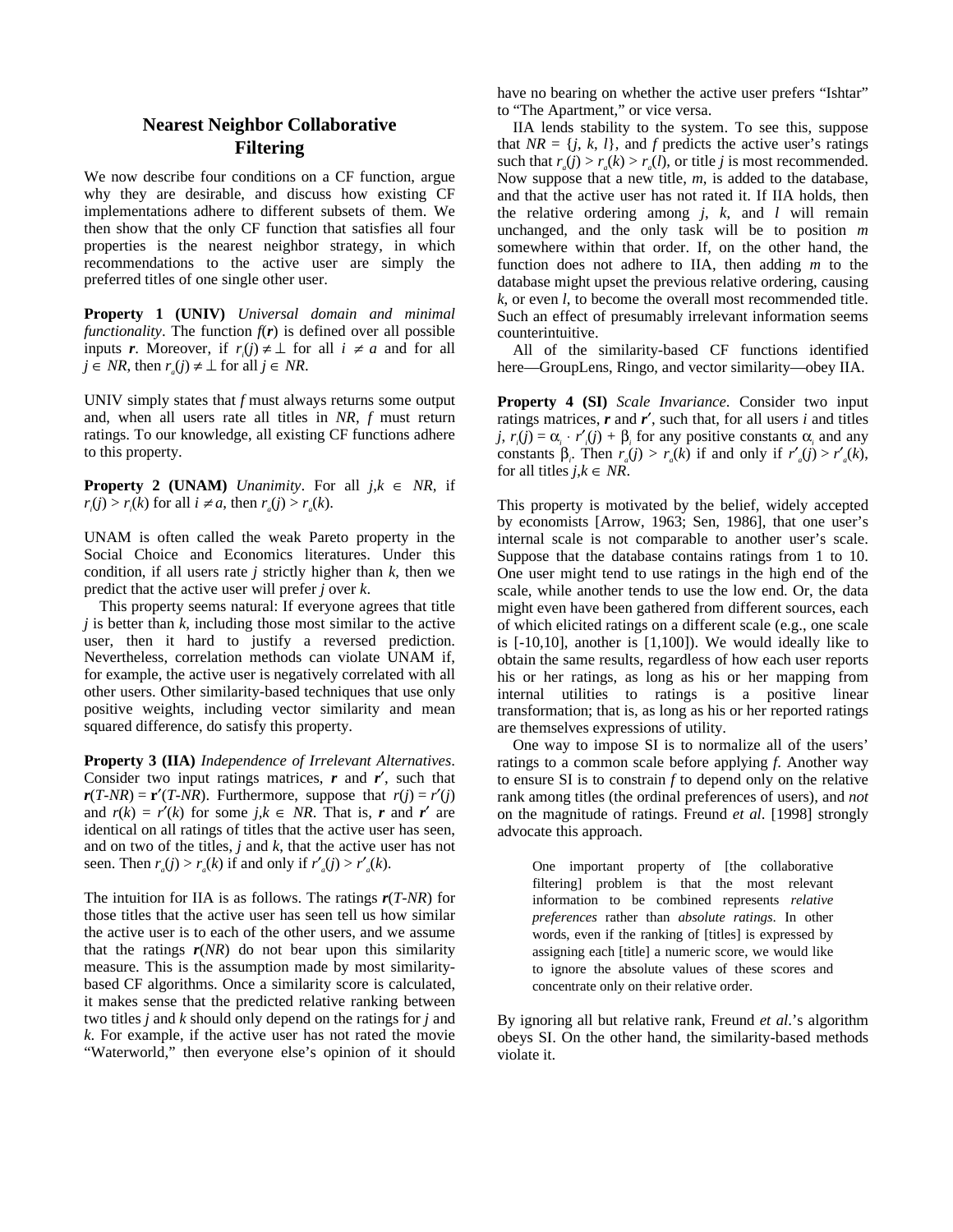Different researchers favor one or the other of these four properties; the following proposition shows that only one very restrictive CF function obeys them all.

**Proposition 1 (Nearest neighbor).** Assuming that  $|NR| > 2$ , then the only function *f* of the form (1) that satisfies UNIV, UNAM, IIA, and SI is such that:

$$
r_a(j) > r_a(k)
$$
 if and only if  $r_i(j) > r_i(k)$ ,

for all titles  $j, k \in NR$ , and for one distinguished user *i*. The choice of user *i* can depend on the ratings *r*(*T*-*NR*), but once the "best" *i* is determined (for example using correlation or vector similarity), his or her ratings for the titles in *NR* must be fully adopted by the active user.

**Proof** (Sketch). First, rewrite equation (1) in the following, equivalent, form:

$$
r_a(NR) = f(r(T-NR), r(NR))
$$
  
= g(r(NR)) , (1)

where the choice of function *g* is itself allowed to depend on *r*(*T*-*NR*). Because *f* must be defined for all inputs (UNIV), *g* must be defined for the case when all users, except the active user, have recorded ratings for all titles in *NR*. With the minimal functionality clause of UNIV, the problem has been cast into the same terms as in the Social Choice literature. It follows, from Sen's [1986] or Robert's [1980] extension of Arrow's theorem [1967; 1963], that *g*, and therefore *f*, must be of the nearest neighbor form specified.

## **Weighted Average Collaborative Filtering**

We now examine a slight weakening of the set of properties leading to Proposition 1. Under these new conditions, we find that the only possible CF function is a weighted sum: The active user's predicted rating for each title is a weighted average of the other users' ratings for the same title. Our argument is again based on results from Social Choice theory; we largely follow Fishburn's [1987] explication of work originally due to Roberts [1980].

We replace the SI property with a weaker one:

**Property 4**<sup>∗</sup>  **(TI)** *Translation Invariance*. Consider two input ratings matrices, *r* and *r*′, such that, for all users *i* and titles *j*,  $r_i(j) = \alpha \cdot r'_i(j) + \beta_i$  for any positive constant  $\alpha$ , and any constants  $\beta_i$ . Then  $r_a(j) > r_a(k)$  if and only if  $r'_{a}(j) > r'_{a}(k)$ , for all titles *j*, $k \in NR$ .

This condition requires that recommendations remain unchanged when all ratings are multiplied by the same constant, and/or when any of the individual ratings are shifted by additive constants. The TI property, like SI, still honors the belief that the absolute rating of one title by one user is not comparable to the absolute rating of another user. Unlike SI, it assumes that the magnitude of ratings differences,  $r_i(j)$  -  $r_i(k)$  and  $r_h(j)$  -  $r_h(k)$ , *are* comparable between users *i* and *h*.

Though they violate SI, the similarity-based methods of GroupLens, Ringo, and vector correlation obey TI.

**Proposition 2 (Weighted average).** Assuming that  $|NR| > 2$ , then the only continuous function *f* of the form (1) that satisfies UNIV, UNAM, IIA, and TI is such that:

$$
r_a(j) > r_a(k)
$$
 if and only if  $\sum_i w_i \cdot r_i(j) > \sum_i w_i \cdot r_i(k)$ 

for all titles  $j, k \in NR$ , where all of the  $w_i$  are nonnegative, and at least one is positive. The specific weights can depend on the ratings *r*(*T*-*NR*).

**Proof.** Follows from Roberts [1980]. •

Proposition 2 does not rule out the nearest neighbor policy, as all but one of the  $w_i$  could be zero.

The conditions for Proposition 2 are technically not weaker than those for Proposition 1, as a continuity assumption was added. Alternatively, we could substitute the following stronger property for UNAM [Fishburn, 1987]:

**Property 2<sup>\*</sup> (SUNAM)** *Strong Unanimity*. For all  $j, k \in NR$ , if  $r_i(j) \ge r_i(k)$  for all  $i \ne a$  and  $r_h(j) > r_h(k)$  for some  $h \ne a$ , then  $r_a(j) > r_a(k)$ .

# **Weighted Average Collaborative Filtering,** … **Again**

Next, we derive the same conclusion as Proposition 2 working from a different axiomatization. This result is adapted from Harsanyi [1955].

The derivation requires two assumptions.

**Property 5 (RRU)** *Ratings are utilities*. Each user's rating *ri* (*T*) are a positive linear transformation from his or her utilities. That is, the ratings themselves are expressions of utility.

We also assume that users obey the rationality postulates of expected utility theory [Savage, 1954; von Neumann and Morgenstern, 1953]. For example, if a user's ratings for three titles are such that  $r_i(j) > r_i(k) > r_i(l)$ , then there is some probability *p* for which the user would be indifferent between the following two situations: (1) getting title *j* with probability  $p$  or title  $\overline{l}$  with probability  $1 - p$ , and (2) getting title *k* for sure.

**Property 2\*\* (UnamE)** *Unanimity of Equality*. For all *j*,*k* ∈ *NR*, if *r<sub>i</sub>*(*j*) = *r<sub>i</sub>*(*k*) for all *i* ≠ *a*, then *r<sub><i>a*</sub>(*j*) = *r<sub><i>a*</sub>(*k*).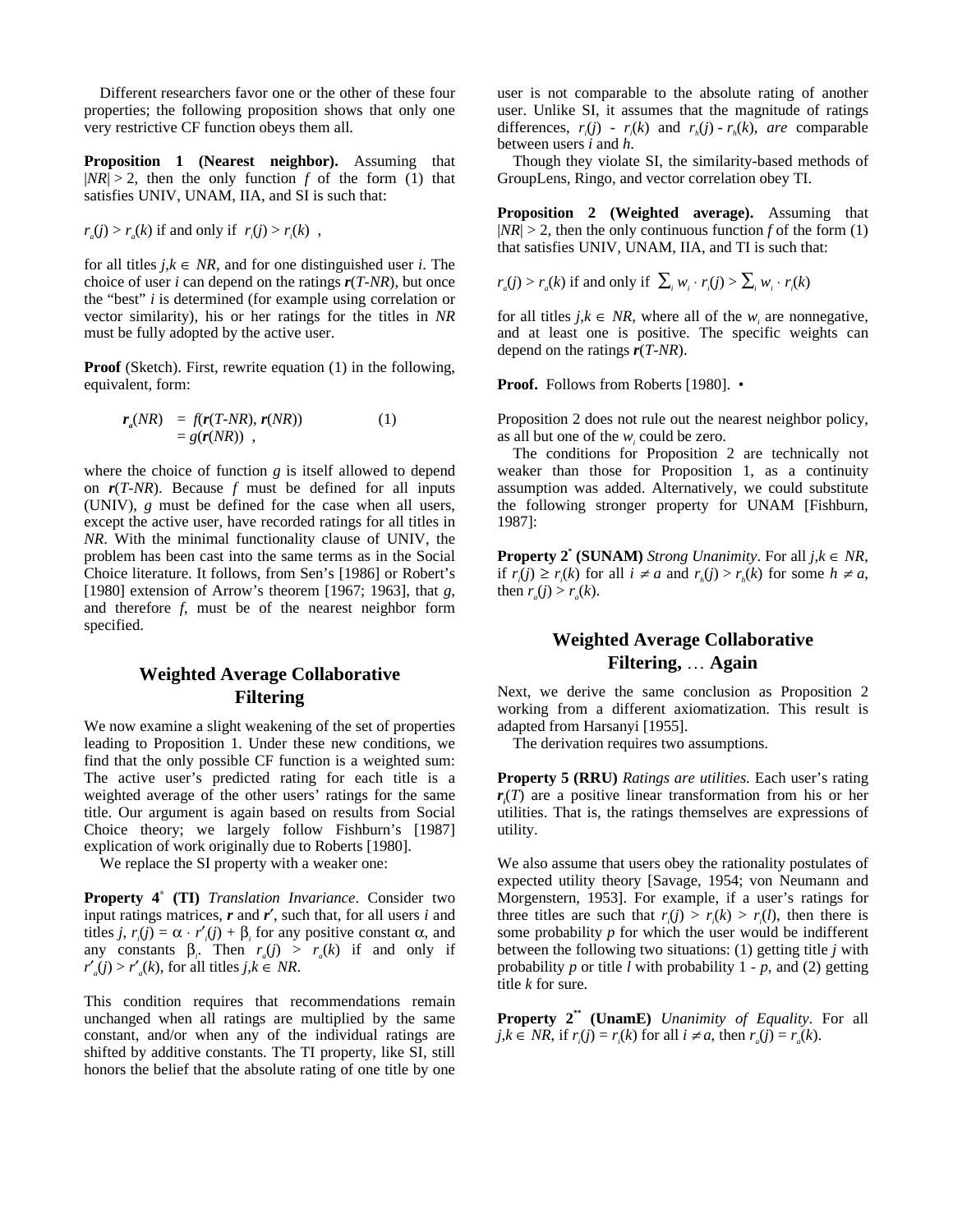**Proposition 3 (Weighted average, … again).** The only function *f* of the form (1) that satisfies both RRU and UnamE is such that:

$$
r_a(j) = \sum_i w_i \cdot r_i(j) ,
$$

for all titles  $j \in NR$ .

Proof. Follows from Harsanyi [1955]. •

Note that this proposition, unlike the previous, admits negative weights.

#### **Implications of the Analysis**

We turn to a discussion of the implications of the theoretical limitations highlighted in Propositions 1–3. First, we believe that identifying the connection between CF and Social Choice theory allows CF researchers to leverage a great deal of previous work on preference and utility aggregation. A Social Choice perspective on combining default reasoning rules has yielded valuable insights for that task [Doyle and Wellman, 1991], and similar benefits may accrue for CF. Additionally, weighted versions of any of the many proposed voting schemes [Fishburn, 1973] are immediate candidates for new CF algorithms.

Understanding what is theoretically impossible is an important first step in algorithm design. We believe that the results in this paper may help guide CF development in the future. Though our derivations constrain the type of CF function, they do not contain a recommendation as to how exactly to choose the best neighbor, or how to choose the optimal set of weights. Nonetheless, identifying the functional forms themselves can be of value, by constraining the search among algorithms to one of finding the best instantiation of a particular form.

With regards to real-world applications, CF designers for Internet commerce applications might typically be interested more in the predictive performance of a CF algorithm, rather than in the properties of preference coalescence that it does or does not obey. Yet there is no consensus on how best to measure effectiveness, as evidenced by the proliferation of many proposed evaluation scores. As a result, comparisons among the various algorithms are blurred. Even if a standard, accepted evaluation measure is somehow settled upon, empirical performance can be measured only for a limited number of special cases, whereas the theoretical results apply in all circumstances.

### **Conclusion**

We have illustrated a correspondence between collaborative filtering (CF) and Social Choice theory. Both frameworks center on the goal of combining the preferences (expressed as ratings and utilities, respectively) of a group into a single preference relation. Some of the properties that Social Choice theorists have found to be compelling are also arguably desirable in the context of CF. In particular, universal domain (UNIV) is universally accepted. Unanimity (UNAM) is compelling and common. Most of the other properties have been advocated (at least implicitly) elsewhere in the literature. Similarity-based methods with only positive reinforcement obey UNAM, including vector similarity and mean squared difference. Most other similarity-based techniques obey independence of irrelevant alternatives (IIA) and translation invariance (TI). Freund *et al*. [1998] make the case for scale invariance (SI).

We have identified constraints that a CF designer must live with, if their algorithms are to satisfy sets of these conditions. Along with UNIV and UNAM, IIA and SI imply the nearest neighbor method, while IIA and TI imply the weighted average. A second derivation shows that, if all users' ratings are utilities, and if unanimity of equality holds, then, once again, only the weighted average is available.

Finally, we discussed implications of this analysis, highlighting the fundamental limitations of CF, and identifying a bridge from results and discussion in Social Choice theory to work in CF. This avenue of opportunity includes the implementation of weighted versions of voting mechanisms as potential new CF algorithms.

### **Acknowledgments**

Thanks to Jack Breese for ideas and insights.

### **References**

[Arrow, 1963] Kenneth J. Arrow*. Social Choice and Individual Values*. Yale University Press, second edition, 1963.

[Arrow, 1967] Kenneth J. Arrow. Values and collective decision-making. In *Philosophy, Politics and Society (third series)*, pages 215–232, 1967.

[Billsus and Pazzani, 1998] Daniel Billsus and Michael J. Pazzani. Learning collaborative information filters. In *Proceedings of the Fifteenth International Conference on Machine Learning*, pages 46–54, July 1998.

[Breese *et al*., 1998] John S. Breese, David Heckerman and Carl Kadie. Empirical analysis of predictive algorithms for collaborative filtering. In *Proceedings of the Fourteenth Annual Conference on Uncertainty in Artificial Intelligence*, pages 43–52, July 1998.

[Doyle and Wellman, 1991] Jon Doyle and Michael P. Wellman. Impediments to universal preference-based default theories. *Artificial Intelligence*, 49: 97–128, 1991.